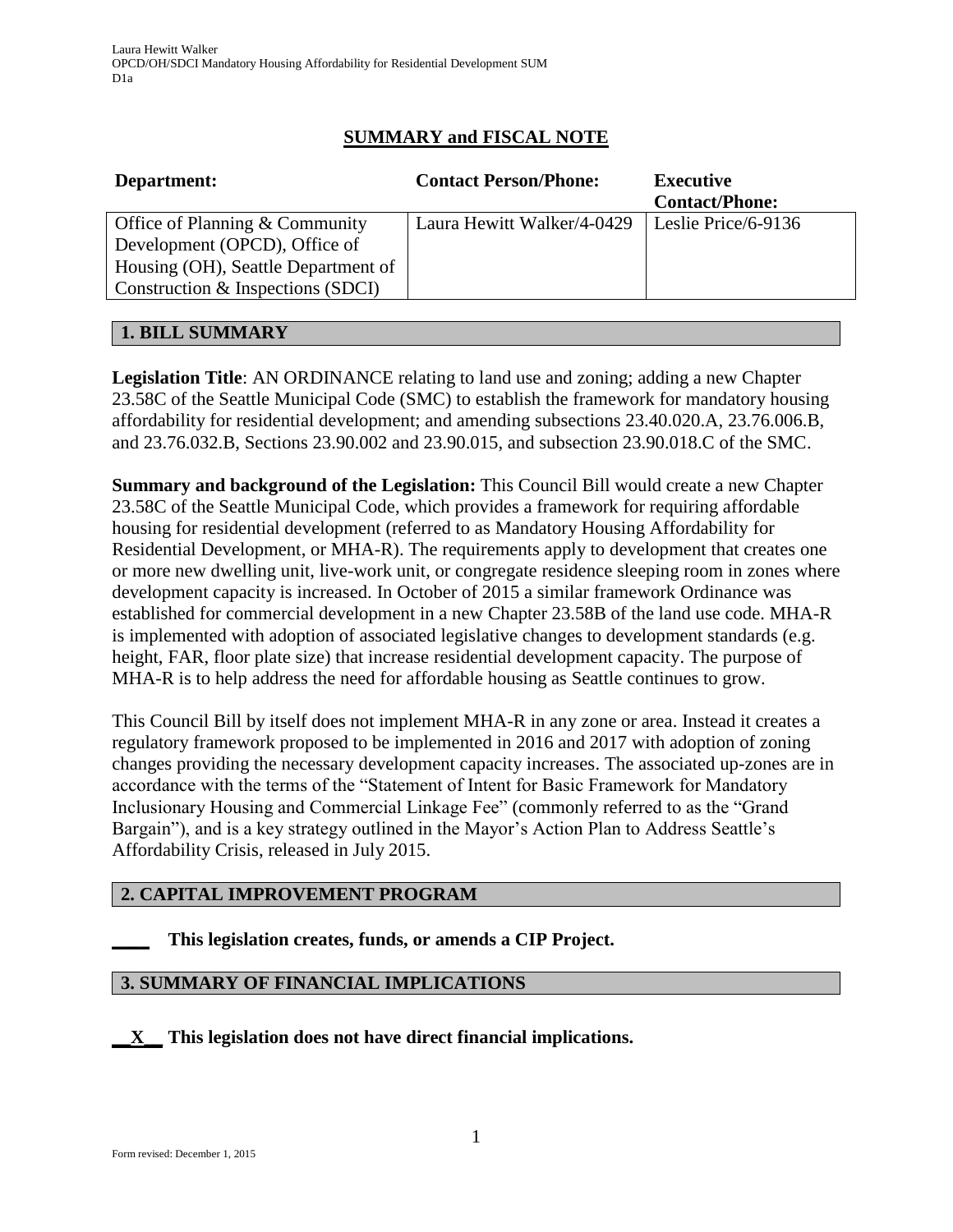#### **4. OTHER IMPLICATIONS**

#### **a) Does the legislation have indirect or long-term financial impacts to the City of Seattle that are not reflected in the above?**

The framework legislation will have fiscal impacts, but not until actual implementation of MHA-R, which will happen as additional development capacity is provided through separate zoning legislation. The Office of Housing (OH) and the Seattle Department of Construction and Inspections (SDCI) both anticipate a need for additional staff to administer MHA (review of permit applications, expenditure of revenue, and long-term oversight of investments). Permit review of each development subject to Chapter 23.58C will involve a calculation of the number of units of affordable housing or in-lieu payments to be provided and a review of any requests for modification of such requirements and/or modification of development standards according to the provisions of the legislation.

Modifications to address limited cases of severe economic impact would require a discretionary review (Type II decision), which involves review of studies or other evidence brought forth by the applicant, and the potential for appeal by outside parties. SDCI would also need to undertake other administrative tasks, in coordination with OH, including reviewing housing agreements for execution and recording*.* These new requirements will increase the amount of staff time needed for permit reviews.

SDCI also anticipates impacts related to information technology and permit tracking. The need for tracking affordable housing and other public benefit features provided through incentive zoning, alley vacations, and development agreements has increased in recent years. This MHA-R legislation highlights the need for a record tracking system for all affordable housing units that are provided on-site, as well as in-lieu payments received. OH anticipates the need to supplement its data systems to provide for more substantial management and compliance functions. The scope and cost of such systems will depend in part on the final implementation of Accela.

All in-lieu payments for affordable housing from MHA-R by developers will be deposited directly to OH and used to support the development of rental and ownership affordable housing in the city of Seattle. OH anticipates additional impacts related to the initial administration of revenue contributed by residential developers under the payment option. Expenditure of revenue will entail soliciting and underwriting affordable housing proposals, preparation and review of legal documents, closing and disbursement of loans in coordination with other investors and lenders, monitoring of construction progress, and general oversight of projects to ensure consistency with funding policies and procedures such as payment of prevailing wages. Longterm impacts include ongoing monitoring to ensure affordable housing investments are maintained for the required affordability term; activities include annual compliance reviews, physical inspections, tenant file reviews, and technical assistance to property owners. General administration of cash contributions made by developers electing the payment option will impact OH finance staff, who are responsible for administering the receipt, proper usage, and tracking of funds.

General administration related to affordable housing provided through the performance option, including reviewing project plans for comparable unit distribution, reviewing affirmative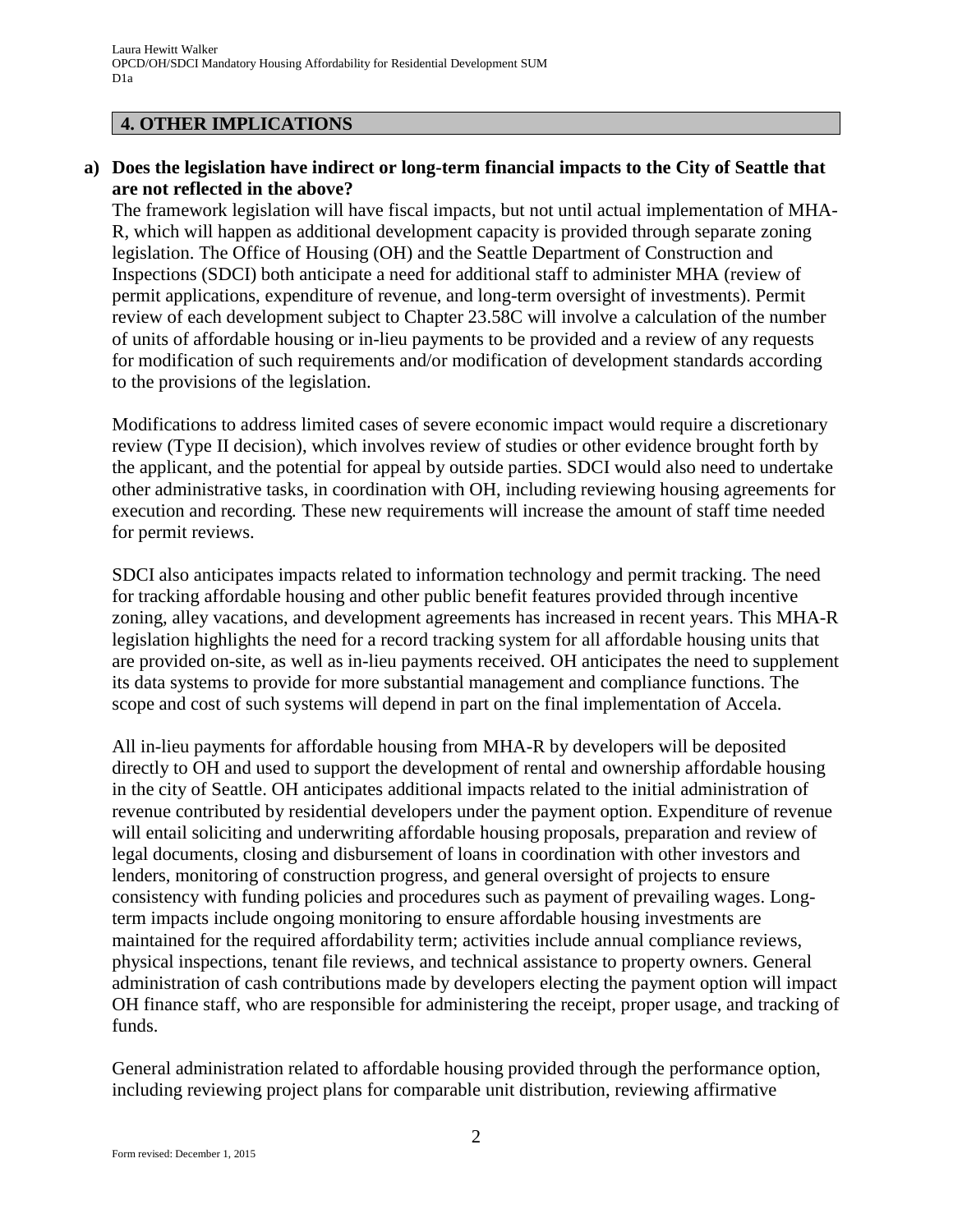Laura Hewitt Walker OPCD/OH/SDCI Mandatory Housing Affordability for Residential Development SUM D1a

marketing plans, and drafting and executing required agreements will impact OH staff. OH will also incur costs for long-term monitoring of affordable housing provided by developers on-site through the performance option.

Administrative fees to cover costs of administration and monitoring costs are included in the MHA-R framework. For administration of the payment option-related activities described above, consistent with incentive zoning, OH will utilize 10% of MHA cash contributions for program administration, specifically review of affordable housing proposals and preparation of related loan documents. OH expects that amount will be sufficient to cover MHA staffing and related costs. The costs of administration of performance option-related activities will be paid for by a \$150 annual fee per affordable rental unit provided on-site, charged to the rental property owner. This amount will cover the monitoring costs. Homeowners in affordable ownership units will pay \$50 per month, as well as applicable transaction fees to cover the costs of ongoing stewardship services performed by OH and any sub-contracted agency.

#### **b) Is there financial cost or other impacts of not implementing the legislation?**

If the legislation is not adopted affordable housing dedicated for households earning 60% of area median income (AMI) or less will not be provided concurrent with residential growth in Seattle.

- **c) Does this legislation affect any departments besides the originating department?** Fiscal impacts, described herein, are primarily on the Office of Housing (OH) and Seattle Department of Construction and Inspections (SDCI). Other departments that may be impacted are the Office of Civil Rights (OCR) and, during the implementation phase, the Office of Planning & Community Development (OPCD), the Department of Neighborhoods (DON) and the Law Department (LAW).
- **d) Is a public hearing required for this legislation?** Yes. A public hearing is expected to be held on June 21, 2016.
- **e) Is publication of notice with** *The Daily Journal of Commerce* **and/or** *The Seattle Times* **required for this legislation?**

Publication is required in the Daily Journal of Commerce.

**f) Does this legislation affect a piece of property?**

The legislation will eventually apply to residential and live-work development in select Downtown, Seattle Mixed, commercial, multifamily, and industrial zones throughout the city, as well as areas within urban villages that are currently zoned single-family but may be rezoned as part of the process of implementing MHA outside of downtown.

**g) Please describe any perceived implication for the principles of the Race and Social Justice Initiative. Does this legislation impact vulnerable or historically disadvantaged communities?**

MHA is a critical step to furthering City goals for racial and social justice. MHA-R will go in effect as residential development capacity is increased in multifamily and commercial zones across the city. The affordable housing that will be created will serve households with incomes no higher than 60% AMI.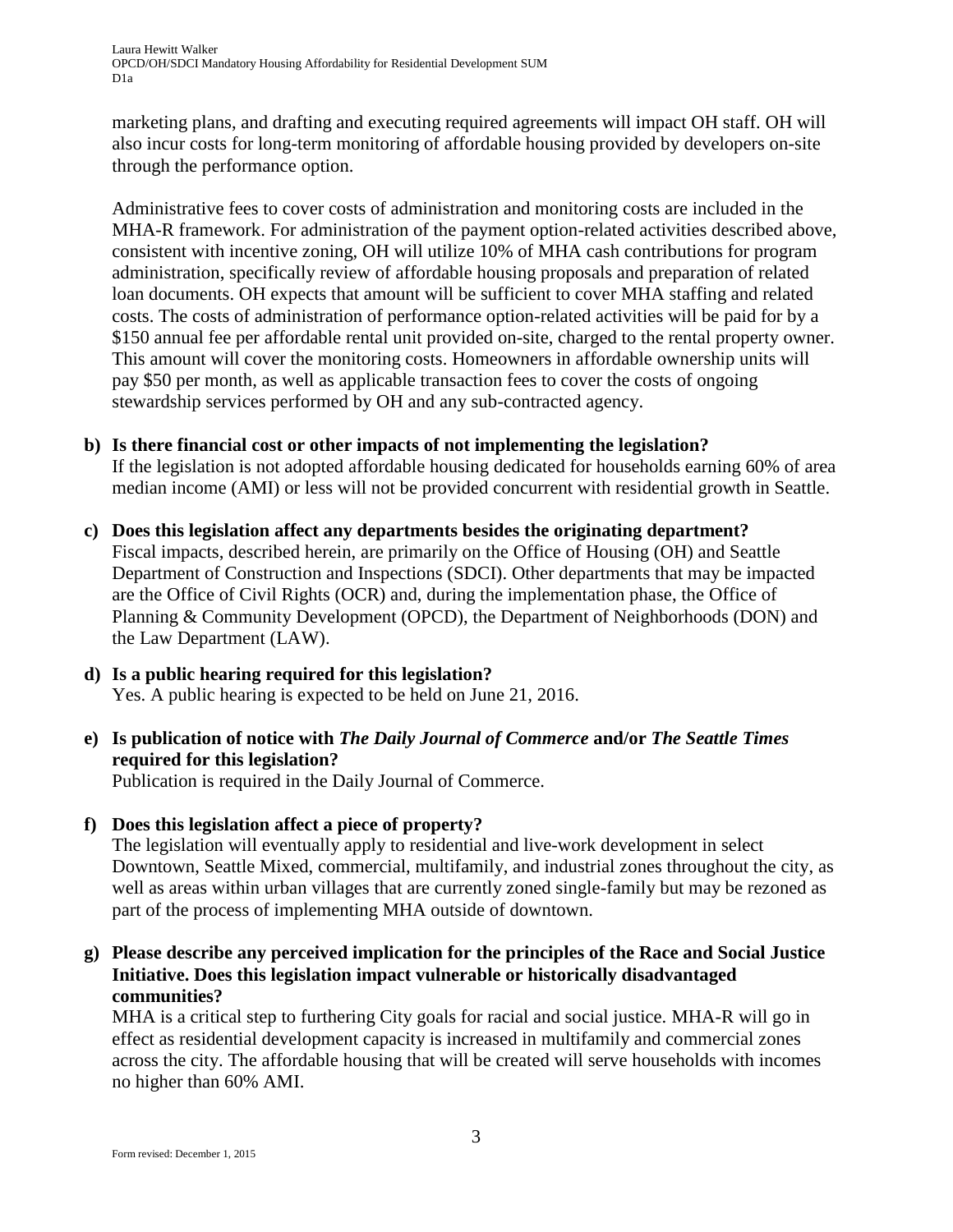The Office of Housing (OH) has a 30-year track record of leveraging payment dollars with other sources to build affordable housing in neighborhoods throughout Seattle, using a lens of equity. OH will invest MHA funds strategically in long-term affordable housing developments across the city. When determining the location of affordable housing funded with MHA cash contributions, the City will be considering the following factors:

- 1. Affirmatively furthering fair housing choice;
- 2. Locating within an urban center or urban village;
- 3. Locating in proximity to frequent bus service or current or planned light rail or street car stops; and
- 4. Furthering City policies to promote economic opportunity and community development and addressing the needs of communities vulnerable to displacement.

In addition to the locational criteria for expenditure of MHA payment dollars, OH's Housing Funding Policies' location criteria for affordable housing investments emphasizes housing choice, access to opportunity and community development investments, and preventing displacement. OH will encourage affordable housing locations that afford low-income residents the greatest access to jobs, quality education, parks and open space, and services. Affordable housing development will continue to support community development investments that improve quality of life in low-income communities and help mitigate displacement of low-income residents in locations where revitalization is driving up housing prices. Access to transit is a priority, since transportation costs are second only to housing costs for a majority of low-income households, many of whom do not own a car. Over half of the households served by providers of City-funded low-income housing are households of color. MHA enables the City to strategically locate affordable housing in neighborhoods to serve lower income households where displacement risk is high and where other community development efforts and investments clearly support the City's RSJI principles.

Inclusion of affordable housing within new market rate development in Seattle's fast-growing neighborhoods is another important way to increase access to opportunity for low-income households.

**h) If this legislation includes a new initiative or a major programmatic expansion: What are the long-term and measurable goals of the program? Please describe how this legislation would help achieve the program's desired goals.**

The 10 year goal of MHA-R and MHA-Commercial (MHA-C) when fully implemented is to produce at least 6,000 net new units of affordable housing set aside for households at or below 60% AMI. It is projected that MHA-R and MHA-C will help triple the production of affordable housing in City of Seattle. Based on preliminary assumptions of future legislation adopting increases in development capacity, the program modeling developed by the City suggests that MHA-R will generate about 3,700 of these units. Approximately 1,500 units of affordable housing are expected to be included as part of otherwise market-rate developments through developers' use of the performance option. Approximately \$176M of payment-in-lieu revenue will generate about 2,200 new units serving households at or below 60% AMI (assuming \$80,000 per unit). These estimates will change as underlying assumptions are updated (e.g. capitalization rate, average market rents, per unit costs, proposed development capacity